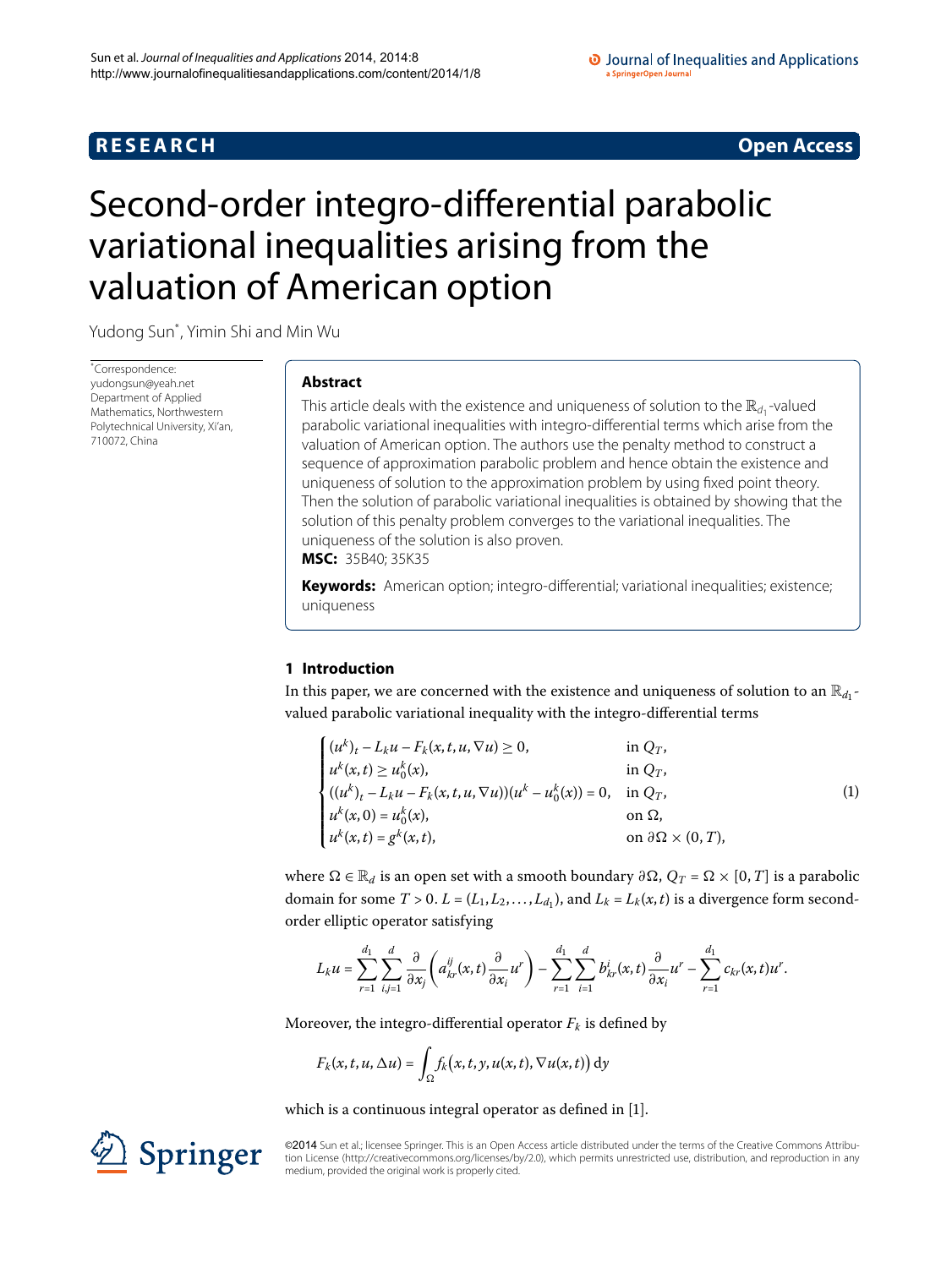The concrete motivations of studying [\(](#page-0-1)1) can be easily found in the literature. If  $d_1 = 1$ ,  $F_k(x, t, u, \Delta u) = 0$ , and the operator  $L_k$  degenerates to

$$
Lu = \partial_t u - \frac{\sigma^2}{2} \frac{\partial^2}{\partial x^2} u + \left(\frac{\sigma^2}{2} - r\right) \frac{\partial}{\partial x} u + r u,
$$

([\)](#page-0-1) becomes the linear variational inequality based on the famous Black-Scholes equation (see [\[](#page-12-1)]). Such a variational inequality arises in many applications of American option pricing (see  $[3, 4]$  $[3, 4]$  $[3, 4]$ ). To deal with this problem, some scholars often introduce a free and moving boundary problem. By adding a certain penalty term to the Black-Scholes equation, the solution of this variational inequality is extended to a fixed domain. Furthermore, this penalty term forces the solution to stay above the payoff function at expiry. Throughout the last decade, a number of papers addressing penalty schemes for American options have been published (see, for instance, [5[–](#page-12-4)9[\]](#page-12-5) and references therein).

However, several Black-Scholes models proposed in recent years, such as the model found in  $[8, 9]$  $[8, 9]$  $[8, 9]$  $[8, 9]$ , have allowed the risk assets driven by levy processes. In this model, the risk asset *S* as in the Black-Scholes model, follows the stochastic process (assume  $d_1 = 1$ )

<span id="page-1-0"></span>
$$
dS_t = \mu S_t dt + \sigma S_t dz_t,
$$

from which we obtain the following PIDE:

$$
\partial_t u = \frac{\sigma^2}{2} [\partial_{xx} u - \partial_x u] + \int \left[ u(x+y,t) - u(x,t) - (e^y - 1) \partial_x u \right] v(\mathrm{d}x),\tag{2}
$$

where  $z_t$  is a kind of levy process (for details[,](#page-12-7) see [10, 11[\]](#page-12-8)). The authors in [9] generalize [\(](#page-1-0)2) and prove the existence and uniqueness of a classical solution to a more general problem in the parabolic domain  $Q_T = \Omega \times [0, T]$ , where  $\Omega$  is an open, unbounded subset of  $\mathbb{R}_d$ , with a smooth boundary ∂Ω. A related work in the context of quantum mechanics has been studied in  $[12, 13]$ .

<span id="page-1-1"></span>Therefore, the authors of this paper intend to study a more complex variational inequality involved in American option based on the more complicated PIDE type Black-Scholes equation than (2[\)](#page-1-0). And we will consider  $\mathbb{R}_{d_1}$ -valued parabolic variational inequality [\(](#page-0-1)1) using the penalty method. The rest of this article is as follows. In Section 2, we state the main result. Section 3 discusses the penalty problem which will be used to prove our main result. In Section 4[,](#page-11-0) we show the proof of our main result.

### **2 Main result**

In this section, we present some notations and lemmas which are important to be used to prove our main result. Define  $\mathbb{L}_p(\Omega) = L_p(\Omega; \mathbb{R}_{d_1})$  as the space of all  $\mathbb{R}_{d_1}$ -value functions  $u = (u^1, u^2, \dots, u^{d_1})$  satisfying

$$
||u||_{\mathbb{L}_p(\Omega)}^p = \sum_{k=1}^{d_1} ||u^k||_{L_p(\mathbb{R}_d)}^p < \infty.
$$

Let  $1 \leq p \leq \infty$  and  $k \in \mathbb{N}$ . By  $W_p^k$ , we mean that the  $\mathbb{R}$ -value functions space satisfies

$$
W_p^k(\Omega) = \left\{ u \in L^p(\Omega; \mathbb{R}) | D^{\alpha} u \in L^p(\Omega; \mathbb{R}), 1 \leq \alpha \leq k \right\}
$$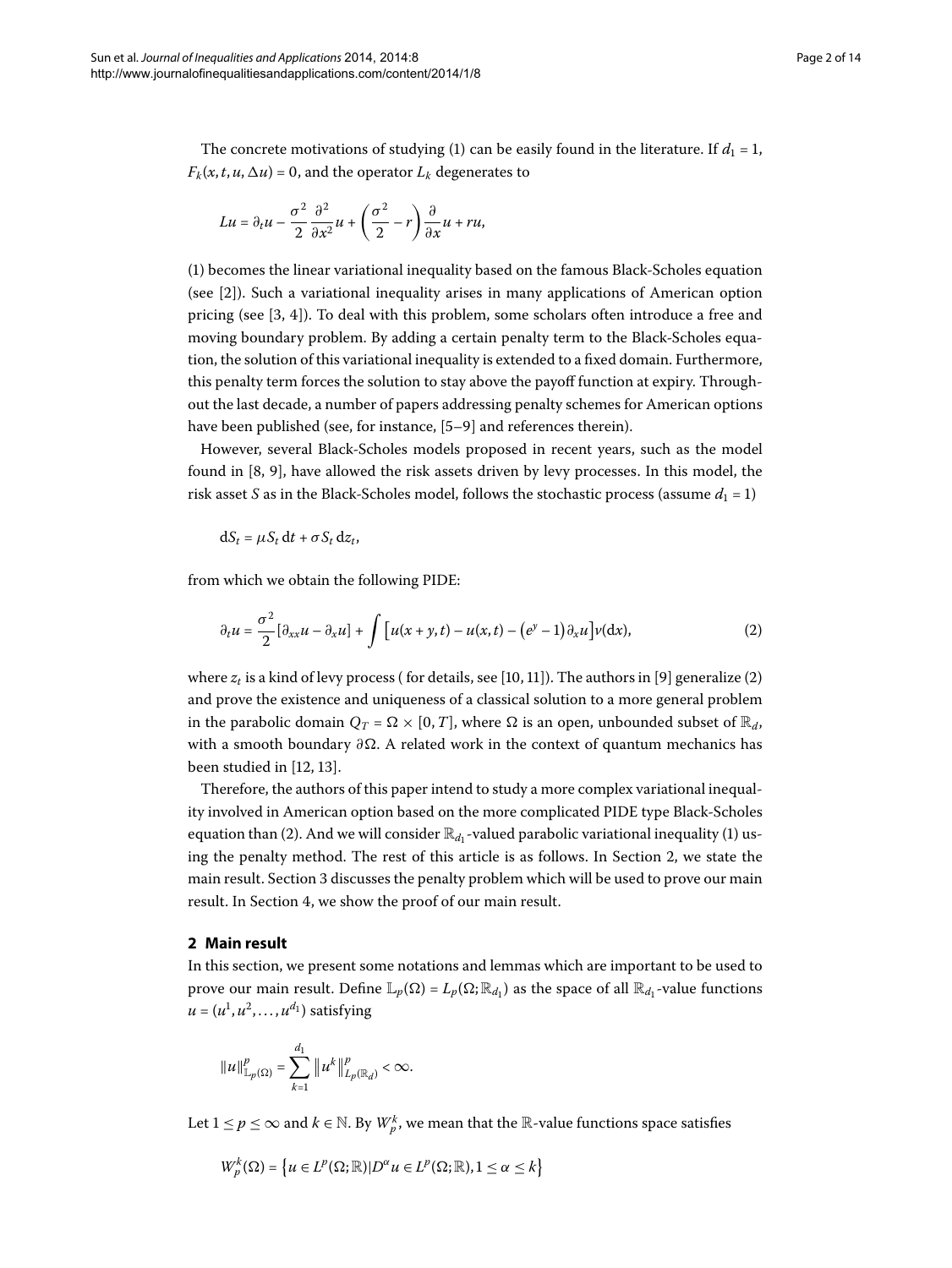$$
\|v\|_{W_p^k(\Omega)}=\sum_{0\leq|\alpha|\leq k}\left\|D^\alpha v\right\|_{L^p(\Omega)}.
$$

Further, we use the following Sobolev spaces which are modified from R-value version to  $\mathbb{R}_{d_1}$ -value version

$$
\mathbb{W}_p^k(\Omega) = \left\{ u \in L^p(\Omega; \mathbb{R}_{d_1}) | D^\alpha u \in L^p(\Omega; \mathbb{R}_{d_1}), 1 \leq \alpha \leq k \right\}
$$

with the norm

$$
\|\nu\|_{{\mathbb W}^k_p(\Omega)}=\sum_{0\leq|\alpha|\leq k}\left\|D^\alpha\nu\right\|_{{\mathbb L}^p(\Omega)}.
$$

As mentioned in [\[](#page-13-1)14], we shall use  $C^{2k+\delta,k+\delta/2}(\bar{Q}_T)$  to denote the Holder space which satisfies

$$
C^{2k+\delta,k+\delta/2}(\bar{Q}_T)=\big\{u|D^\alpha\partial_t^\rho\in C^{\delta,\delta/2}(\bar{Q}_T),|\alpha|+2\rho\leq 2k\big\}.
$$

For  $0 < T < \infty$ , we also use some following common notation from PDEs without mentioning:

$$
H^{k}(\Omega) = W_{2}^{k}(\Omega), \qquad || \cdot ||_{H^{k}(\Omega)} = || \cdot ||_{W_{2}^{k}(\Omega)},
$$
  
\n
$$
\mathbb{H}^{k}(\Omega) = \mathbb{W}_{2}^{k}(\Omega), \qquad || \cdot ||_{\mathbb{H}^{k}(\Omega)} = || \cdot ||_{\mathbb{W}_{2}^{k}(\Omega)},
$$
  
\n
$$
L^{p}(0, T; H^{k}(\Omega)) = \{v(\cdot, t) | v(\cdot, t) \in H^{k}(\Omega) \text{ in } (0, T); || v(\cdot, t) ||_{H^{k}(\Omega)} \in L^{p}(0, T)\},
$$
  
\n
$$
\mathbb{L}^{p}(0, T; \mathbb{H}^{k}(\Omega)) = \{v(\cdot, t) | v(\cdot, t) \in \mathbb{H}^{k}(\Omega) \text{ in } (0, T); || v(\cdot, t) ||_{\mathbb{H}^{k}(\Omega)} \in L^{p}(0, T)\},
$$
  
\n
$$
||u||_{L^{p}(0, T; H^{k}(\Omega))}^{p} = \int_{0}^{T} ||u(\cdot, t)||_{H^{k}(\Omega)}^{p} dt, \qquad ||u||_{L^{p}(0, T; \mathbb{H}^{k}(\Omega))}^{p} = \int_{0}^{T} ||u(\cdot, t)||_{\mathbb{H}^{k}(\Omega)}^{p} dt,
$$

where  $0 < T < \infty$ .

Moreover, we use the following lemmas to show the existence and uniqueness of the solution for the penalty approximation of our main problem.

**Definition 2.1** Assume that *X* is a real Banach space, the space  $C([0, T]; X)$  consists of all continuous functions  $u : [0, T] \rightarrow X$  with

$$
||u||_{C([0,T];X)} = \max_{0 \le t \le T} ||u||_X < \infty.
$$

Then *C*([0, *T*]; *X*) is a Banach space endowed with the norm  $||u||_{C([0,T];X)}$ .

**Definition 2.2** A mapping  $A: X \rightarrow X$  is called to be compact if and only if the sequence  ${A[u]}_{k=1}^{\infty}$  is precompact for each bounded sequence  ${u}^{\infty}_{k=1}$ , that is, there exists a subsequence  $\{u_{k_j}\}_{j=1}^\infty$  such that  $\{A[u_{k_j}]\}_{j=1}^\infty$  converges in  $X.$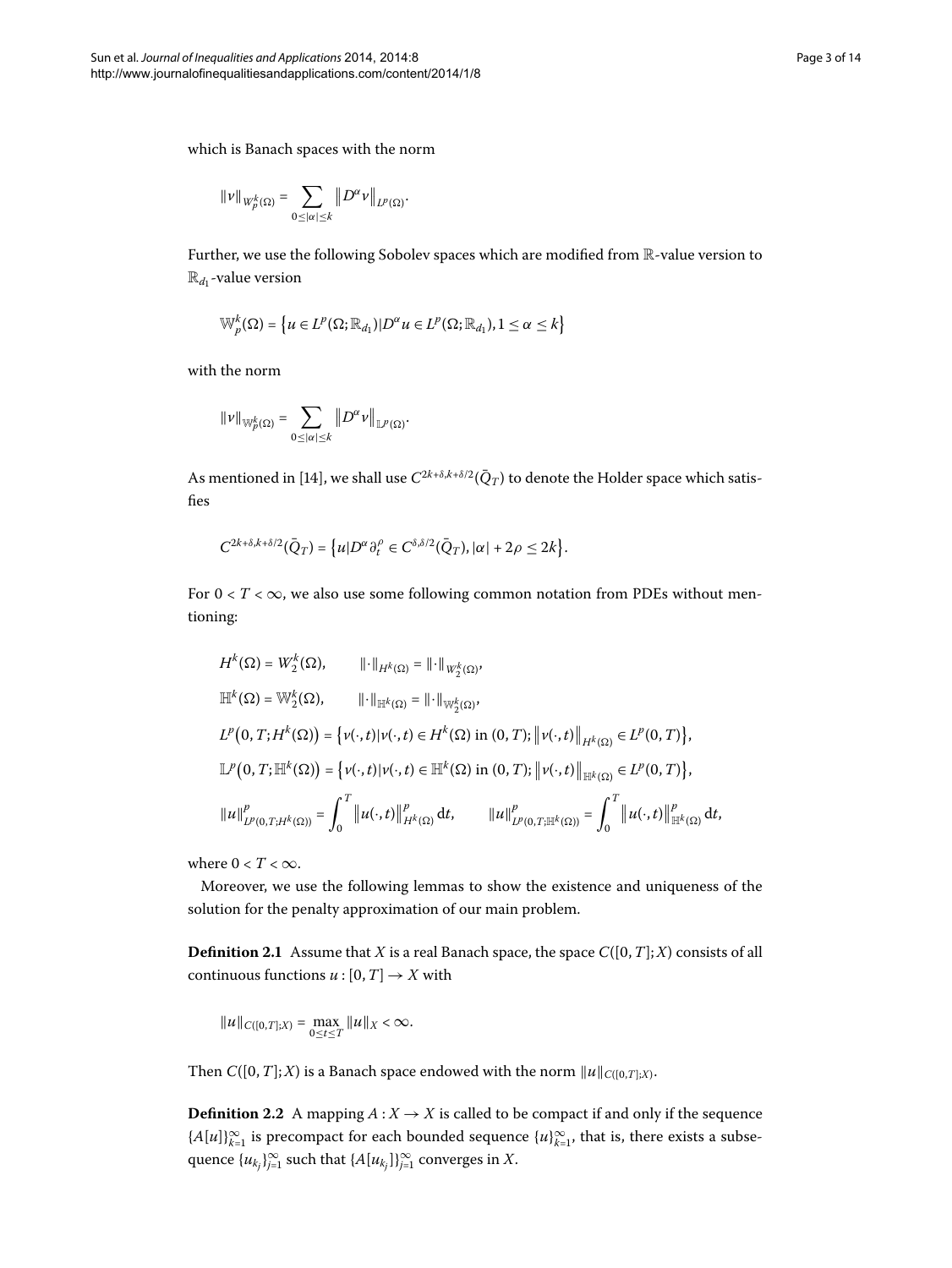<span id="page-3-3"></span>**Lemma 2.3** (Schaefer's fixed point theorem) *Suppose that*  $A: X \rightarrow X$  *is a continuous and compact mapping*. *Further*, *assume that the set*

<span id="page-3-1"></span><span id="page-3-0"></span>
$$
\{u \in X : u = \lambda A[u], \text{ for some } 0 \le \lambda \le 1\}
$$

*is bounded*. *Then A has a fixed point*.

The following two lemmas from the linear theory of parabolic partial differential equa-tions can be found in [15[\]](#page-13-2).

Lemma 2.4 (Energy estimates) *Consider the problem* 

$$
\begin{cases}\n\frac{\partial v^k}{\partial t} - L_k v = f_k(x, t), & \text{in } Q_T, \\
v^k(x, 0) = 0, & \text{on } \Omega, \\
v^k(x, t) = 0, & \text{on } \partial\Omega \times (0, T)\n\end{cases}
$$
\n(3)

*with*  $f_k \in L^2(0,T;L^2(\Omega))$ . *Then there exists a unique solution*  $v \in L^2(0,T;H_0^1(B_R))$   $\cap$  $C([0,T];\mathcal{L}^2(B_R))$  $C([0,T];\mathcal{L}^2(B_R))$  $C([0,T];\mathcal{L}^2(B_R))$  *to problem* (9) *that satisfies* 

$$
\max_{0
$$

where  $C$  is a positive constant depending only on  $\Omega,$   $T$  and the operator  $L.$ 

Lemma 2.5 (Improved regularity) *There exists a unique weak solution* 

*u* ∈ *L*<sup>2</sup>(0, *T*; H<sub>1</sub><sup>1</sup><sub>0</sub>(*B<sub>R</sub>*)) ∩ *C*([0, *T*]; L<sup>2</sup>(*B<sub>R</sub>*))

*to problem* (3[\)](#page-3-0), *with*  $\frac{\partial u}{\partial t} \in L^2(0,T;\mathbb{H}^{-1}(\Omega))$ . Moreover,

<span id="page-3-2"></span>
$$
u \in L^2(0, T; \mathbb{H}^2(\Omega)) \cap L^\infty(0, T; \mathbb{H}_0^1(\Omega)), \qquad \frac{\partial u}{\partial t} \in L^2(0, T; \mathbb{H}^{-1}(\Omega)).
$$

*We also have the estimate*

$$
\begin{aligned} &\text{ess sup } \|u(t)\|_{\mathbb{H}^1_0(\Omega)} + \|u(t)\|_{L^2(0,T;\mathbb{H}^2(\Omega))} + \left\|\frac{\partial u}{\partial t}\right\|_{L^2(0,T;\mathbb{L}^2(\Omega))} \\ &\leq C \|f\|_{L^2(0,T;\mathbb{L}^2(\Omega))}, \end{aligned} \tag{4}
$$

where  $C$  is a positive constant depending only on  $\Omega,$   $T$  and the operator  $L.$ 

Throughout this section, we impose the following assumptions:

(A1) The coefficients  $a_{kr}^{ij}(x,t)$ ,  $b_{kr}^i(x,t)$ ,  $c_{kr}(x,t)$  belong to the Holder space  $C^{\delta,\delta/2}(\bar{Q}_T)$ .

(A2) The operator  $\frac{\partial}{\partial t} - L_k$  is (uniformly) parabolic, that is, there exists a constant  $\theta > 0$ such that

$$
\theta \sum_{k=1}^{d_1} |\nabla v^k|^2 \leq \sum_{k,r=1}^{d_1} \sum_{i,j=1}^d a_{kr}^{ij}(x,t) \partial_i v^r \cdot \partial_j v^k \quad \text{for all } (x,t) \in Q_T v \in \mathbb{R}_d.
$$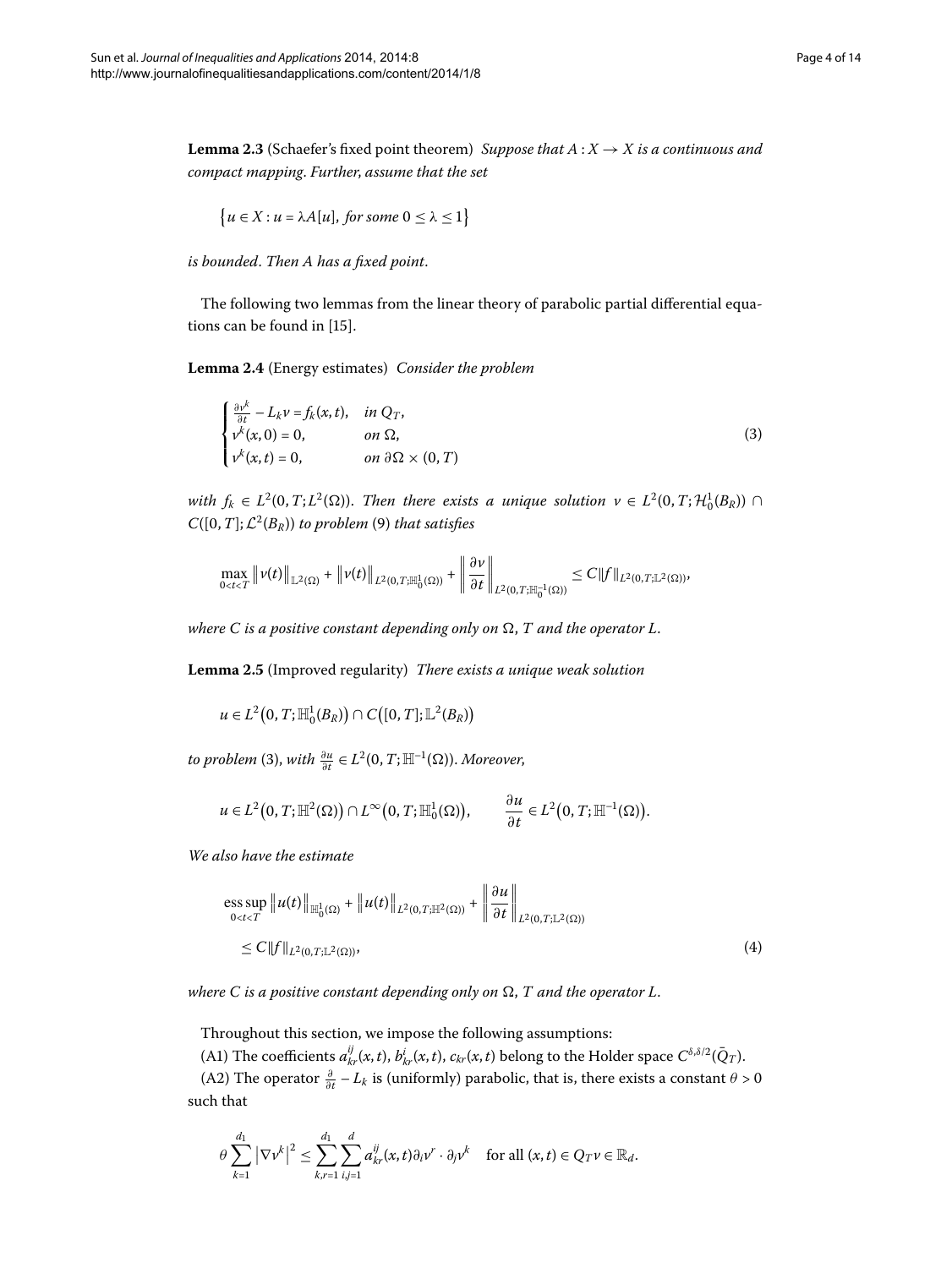(A3) There exists a positive constant *B* such that for all  $v \in H_0^1(\Omega)$  and  $(x, t) \in Q_T$ , we have

$$
B\sum_{k=1}^{d_1}\partial_i v^k\cdot v^k\leq \sum_{k,r=1}^{d_1}b_{kr}^i(x,t)\partial_i v^r\cdot v^k, \quad c_{kr}(x,t)>0, k,r=1,2,\ldots,d_1.
$$

(A4)  $u_0^k(x)$  and  $g_k(x,t)$  belong to the Holder spaces  $C^{2+\delta}(R^d)$  and  $C^{2+\delta,1+\delta/2}(\bar{Q}_T)$ , respectively. Moreover, for all  $(x, t) \in Q_T$ , we have that  $u_0^k(x) < g_k(x, t)$ ,  $k = 1, 2, ..., d_1$ .

(A5) The following two consistency conditions

$$
g_k(x, 0) = u_0^k(x)
$$
 and  $g_k(x, 0) - L_k(x, 0)u_0^k(x) = 0$ 

hold for all  $x \in \partial \Omega$ ,  $k = 1, 2, ..., d_1$ .

 $(A6) f_k(x,t,y,z,p)$  is nonnegative and belongs to  $C^1(Q_T \times \Omega \times \mathbb{R}_{d_1} \times \mathbb{R}_{d_1}), k = 1,2,\ldots,d_1,$ and there exists  $0 < \varepsilon < 1$  satisfying

$$
\left|f_k(\cdot,\cdot,\cdot,z_1,p_1)-f_k(\cdot,\cdot,\cdot,z_2,p_2)\right|\leq \varepsilon|z_1-z_2|+\varepsilon|p_1-p_2|.
$$

(A7) For some  $C_0 > 0, f = (f_1, f_2, \ldots, f_{d_1})$  satisfies the estimate

$$
\left|f_k(x, t, y, z, p)\right| \leq C_0 \left(f_{0,k} + \sum_{r=1}^{d_1} |z^r| + \sum_{r=1}^{d_1} |p^r|\right)
$$

<span id="page-4-1"></span>for all  $(x, t, y, z, p) \in Q_T \times \Omega \times R_{d_1} \times R_{d_1}$ , where  $C_0$  is a positive constant independent of  $f, f_{0,k} \in \mathbb{L}^2(\Omega).$ 

 $(A8)$  If  $u \in \mathbb{H}^2_{loc}(\mathbb{R}_d)$ , then  $F(x, t, u, \nabla u) \in L^2(0, T; \mathbb{L}^2_{loc}(R))$ . If  $w_n \to w$  in  $L^2(0, T; \mathbb{H}^1_0(\Omega))$ , then  $F_k(x, t, w_n, \Delta w_n) \rightarrow F_k(x, t, w, \Delta w)$  in  $L^2(0, T; \mathbb{L}^2(\Omega))$ .

Using these assumptions, we will elaborate our main result.

<span id="page-4-0"></span>**Theorem 2.6** *Under hypotheses* (A1)-(A8), *there exists a unique solution*  $u \in L^2(0, T;$  $\mathbb{H}^2(\Omega) \cap C([0,T];\mathcal{L}^2(\Omega))$  $\mathbb{H}^2(\Omega) \cap C([0,T];\mathcal{L}^2(\Omega))$  $\mathbb{H}^2(\Omega) \cap C([0,T];\mathcal{L}^2(\Omega))$  to variational inequality (1) satisfying

<span id="page-4-2"></span>
$$
||u||_{L^{2}(0,T;\mathbb{H}_{0}^{2}(\Omega))} \leq N(||u_{0}||_{\mathbb{L}^{2}(\Omega)} + ||g||_{L^{2}(0,T;\mathbb{L}^{2}(\Omega))} + ||F(\cdot,\cdot,0,0)||_{L^{2}(0,T;\mathbb{L}^{2}(\Omega))}).
$$

The proof of Theorem 2[.](#page-11-0)6 will be given in Section 4.

# **3 The penalty problem**

In order to prove the existence and uniqueness of the solution, we consider the following penalty approximation of problem [\(](#page-0-1)1)

$$
\begin{cases}\n(u_{\varepsilon}^{k})_{t} - L_{k}u_{\varepsilon} - F_{k}(x, t, u_{\varepsilon}, \nabla u_{\varepsilon}) + \beta_{\varepsilon}(u_{\varepsilon}^{k} - u_{0}^{k}(x)) = 0, & \text{in } Q_{T}, \\
u_{\varepsilon}^{k}(x, 0) = u_{0}^{k}(x), & \text{on } \Omega, \\
u_{\varepsilon}^{k}(x, t) = g^{k}(x, t), & \text{on } \partial\Omega \times (0, T),\n\end{cases}
$$
\n(5)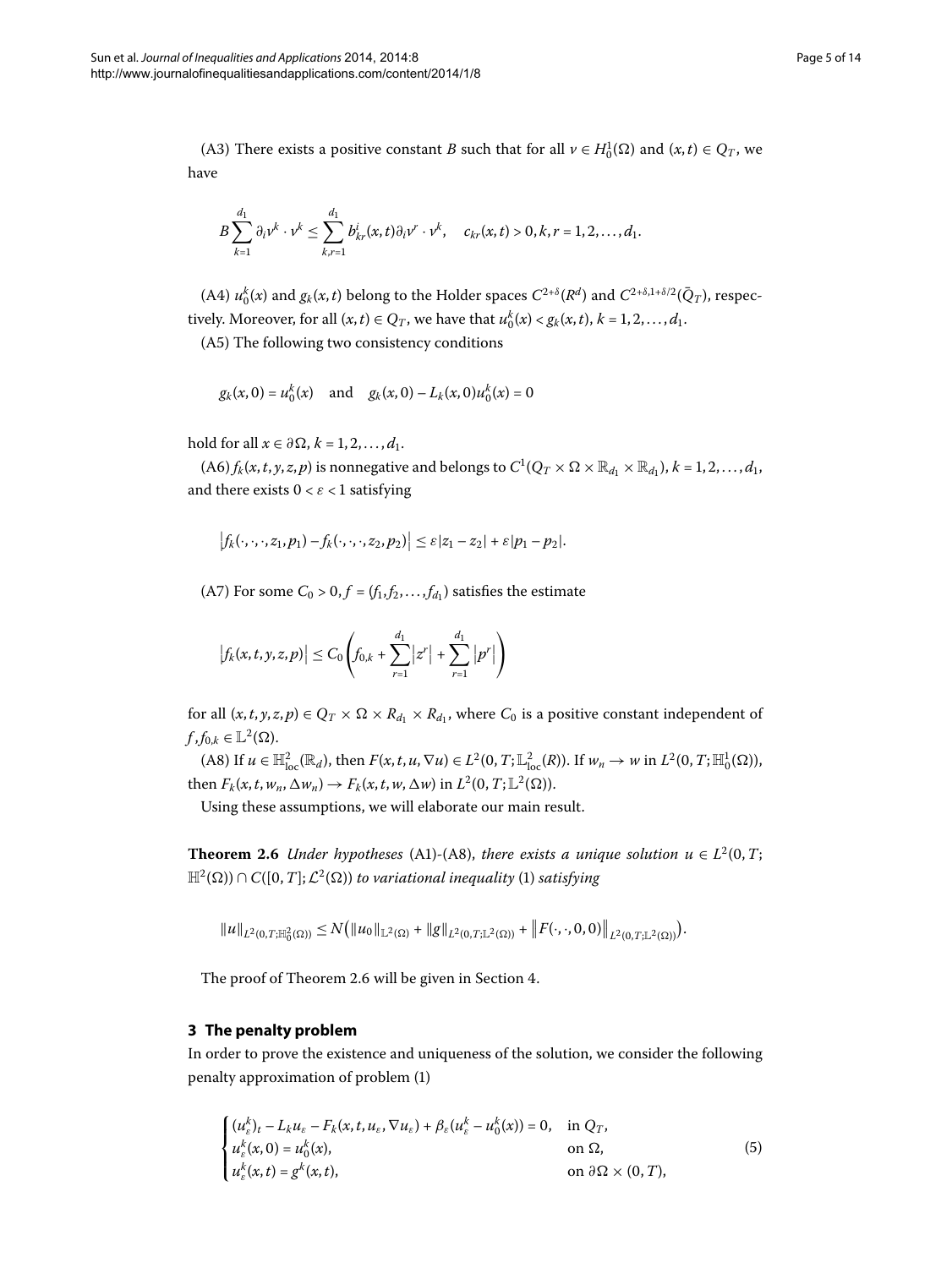<span id="page-5-2"></span>
$$
0 < \varepsilon \le 1, \quad \beta_{\varepsilon,k}(x) \in C^2(R), \qquad \beta_{\varepsilon,k}(x) \le 0, \qquad \beta'_{\varepsilon,k}(x) \ge 0, \qquad \beta''_{\varepsilon,k}(x) \le 0, \qquad (6)
$$
\n
$$
\lim_{\varepsilon \to 0} \beta_{\varepsilon,k}(x) = \begin{cases} 0, & x > 0, \\ -\infty, & x < 0. \end{cases}
$$

Next, we introduce a change of variables

<span id="page-5-1"></span>
$$
v(x,t) = u_{\varepsilon}(x,t) - \varphi(x,t)
$$

to transform problem (5[\)](#page-4-2) into the zero boundary condition of the form

$$
\begin{cases}\n(\nu^k)_t - L_k \nu = F_k(x, t, \nu + \varphi, \nabla(\nu + \varphi)) - \beta_{\varepsilon}(\nu^k + \varphi^k - u_0^k(x)), & \text{in } Q_T, \\
\nu^k(x, 0) = 0, & \text{on } \Omega, \\
\nu^k(x, t) = \varphi^k(x, t) = 0, & \text{on } \partial \Omega \times (0, T).\n\end{cases}
$$
\n(7)

Here  $\varphi = (\varphi^1, \varphi^2, \dots, \varphi^{d_1}) \in C^{2+\delta, 1+\delta/2}(\bar{Q}_T)$  is the unique solution to the problem

$$
\begin{cases}\n(u^k)_t - L_k u = 0, & \text{in } Q_T, \\
u^k(x, 0) = u_0^k(x), & \text{on } \Omega, \\
u^k(x, t) = g_k(x, t), & \text{on } \partial\Omega \times (0, T)\n\end{cases}
$$
\n(8)

satisfying

$$
\|\varphi\|_{L^2(0,T;\mathbb{H}^2(\Omega))}\leq N(\|\mu_0\|_{\mathbb{L}^2(\Omega)}+\|g\|_{L^2(0,T;\mathbb{L}^2(\Omega))}).
$$

For further details, see Theorem 10.4.1 in [\[](#page-13-2)15].

**Definition 3.1**  $\nu$  is said to be a weak solution to problem [\(](#page-5-1)7) if

$$
\nu \in L^2(0,T;\mathbb{H}^1_0(\Omega)), \qquad \frac{\partial \nu}{\partial t} \in L^2(0,T;\mathbb{H}^{-1}(\Omega))
$$

and

<span id="page-5-0"></span>
$$
\int_{\Omega} \left( \frac{\partial v^k}{\partial t} g + \sum_{r=1}^{d_1} \sum_{i,j=1}^d a_{kr}^{ij}(x, t) \partial_i v^r \cdot \partial_j g \right) dx
$$
\n
$$
+ \int_{\Omega} \left( \sum_{r=1}^{d_1} \sum_{i=1}^d b_{kr}^i(x, t) \partial_i v^r \cdot g + \sum_{r=1}^{d_1} c_{kr}(x, t) v^r \cdot g \right) dx
$$
\n
$$
= \int_{\Omega} F_k(x, t, v + \varphi, \nabla(v + \varphi)) g dx - \int_{\Omega} \beta_{\varepsilon} (v^k + \varphi^k - u_0^k) g dx \tag{9}
$$

for all  $g \in \mathbb{H}_0^1(\Omega)$ .

**Lemma 3.2** *If*  $v \in L^2(0,T;\mathbb{H}_0^1(\Omega))$  and  $\frac{\partial v}{\partial t} \in L^2(0,T;\mathbb{H}^{-1}(\Omega))$ , then

$$
v\in C([0,T];\mathbb{L}^2(\Omega)).
$$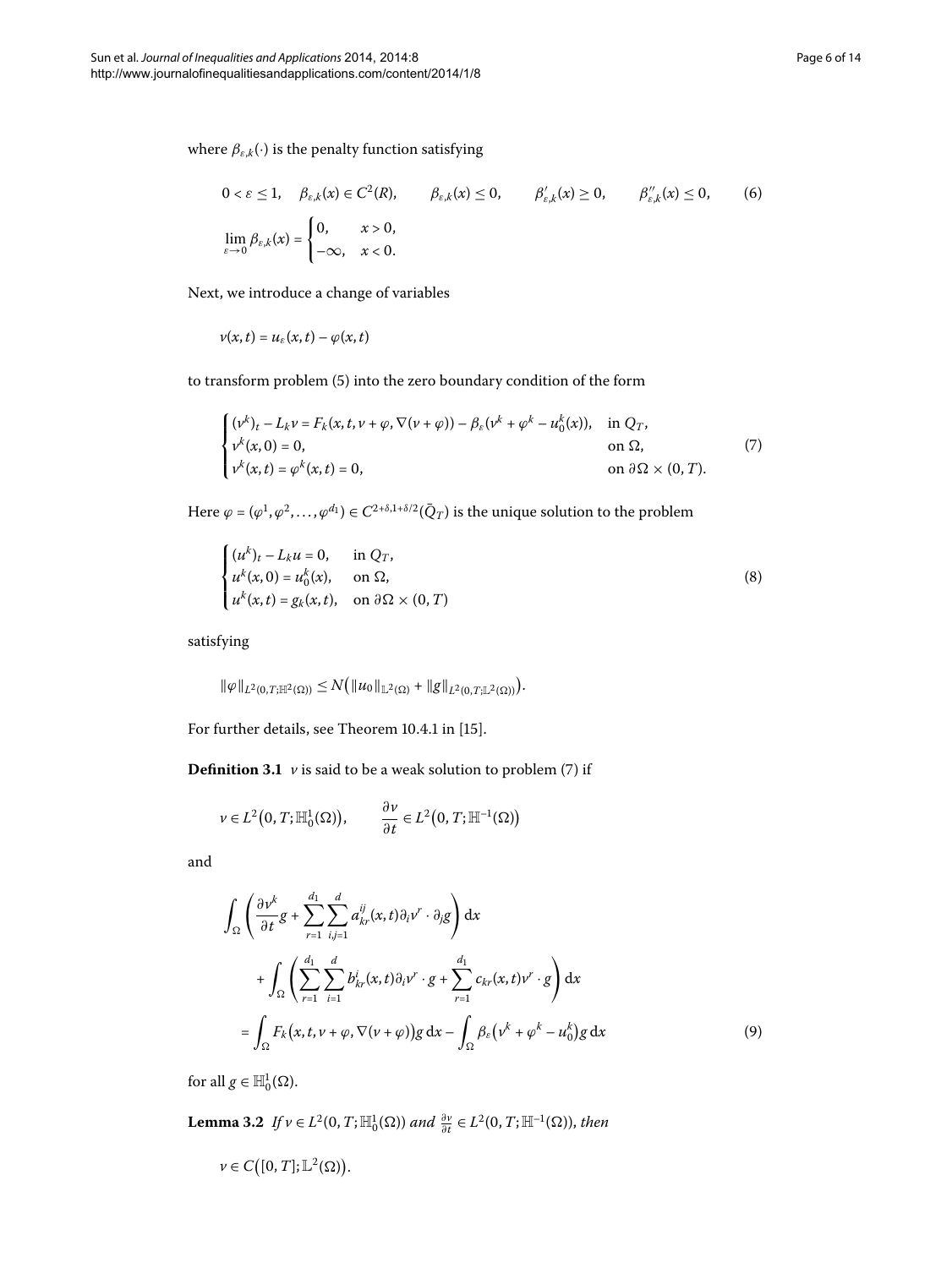<span id="page-6-2"></span>The mapping  $t \to \|v(t)\|_{\mathbb{L}^2(\Omega)}^2$  is absolutely continuous with

$$
\frac{\mathrm{d}}{\mathrm{d}t} \left\|v^{k}(t)\right\|^{2}_{L^{2}(\Omega)} = 2 \int_{\Omega} \frac{\partial v^{k}}{\partial t} v^{k} \, \mathrm{d}t, \qquad \frac{\mathrm{d}}{\mathrm{d}t} \left\|v(t)\right\|^{2}_{\mathbb{L}^{2}(\Omega)} = 2 \sum_{k=1}^{d_{1}} \int_{\Omega} \frac{\partial v^{k}}{\partial t} \cdot v^{k} \, \mathrm{d}t
$$

*for any*  $0 \le t \le T$ . *The proof is quite standard and can be found in* [15[\]](#page-13-2).

**Lemma 3.3** If  $v$  is a weak solution to problem (7[\)](#page-5-1), then there exists a positive constant C *such that*

$$
\|\nu(t)\|_{L^2(0,T;\mathcal{H}_0^1(\Omega))}\leq C,
$$

*where C is independent of v*.

*Proof* Choosing  $\nu \in \mathbb{H}_0^1(\Omega)$  $\nu \in \mathbb{H}_0^1(\Omega)$  as the test function in (9), we obtain

<span id="page-6-1"></span>
$$
\int_{\Omega} \left( \frac{\partial v^k}{\partial t} v^k + \sum_{r=1}^d \sum_{i,j=1}^d a_{kr}^{ij}(x,t) \partial_i v^r \cdot \partial_j v^k \right) dx
$$
  
+ 
$$
\int_{\Omega} \left( \sum_{r=1}^d \sum_{i,j=1}^d b_{kr}^i(x,t) \partial_i v^r \cdot v^k + \sum_{r=1}^d c_{kr}(x,t) v^r v^k \right) dx
$$
  
= 
$$
\int_{\Omega} F_k(x,t,v+\varphi, \nabla(\nu+\varphi)) v dx - \int_{\Omega} \beta_{\varepsilon} (v^k + \varphi^k - u_0^k) v^k dx.
$$
 (10)

From [\(](#page-0-1)1), we easily have that

<span id="page-6-0"></span>
$$
v^k + \varphi^k \ge u_0^k \quad \text{for all } (x, t) \in Q_T.
$$

This and  $(6)$  lead to

$$
\left| \int_{\Omega} \beta_{\varepsilon} \left( v^{k} + \varphi^{k} - u_{0}^{k} \right) v^{k} \, \mathrm{d}x \right| \leq \left| \beta_{\varepsilon}(0) \right| \cdot \int_{\Omega} \left| v^{k} \right| \, \mathrm{d}x. \tag{11}
$$

By  $(A7)$ , so that we get

$$
\begin{aligned}\n\left| F_k(x, t, v + \varphi, \nabla(v + \varphi)) \right| \\
&\leq \left| \int_{\Omega} f_k(x, t, y, v + \varphi, \nabla(v + \varphi)) \, \mathrm{d}y \right| \\
&\leq C_0 \int_{\Omega} \left( f_{0,k} + \sum_{k=1}^{d_1} |v^k| + \sum_{k=1}^{d_1} |\nabla v^k| + \sum_{k=1}^{d_1} |\varphi^k| + \sum_{k=1}^{d_1} |\nabla \varphi^k| \right) \mathrm{d}x,\n\end{aligned} \tag{12}
$$

where  $C_0$  is a positive constant which depends only on the region  $\Omega.$  It follows by (A2) and  $(A3)$  that

$$
\theta \sum_{k=1}^{d_1} |\nabla \nu^k|^2 \le \sum_{k,r=1}^{d_1} \sum_{i,j=1}^d a_{kr}^{ij} \partial_i \nu^r \cdot \partial_j \nu^k,
$$
\n(13)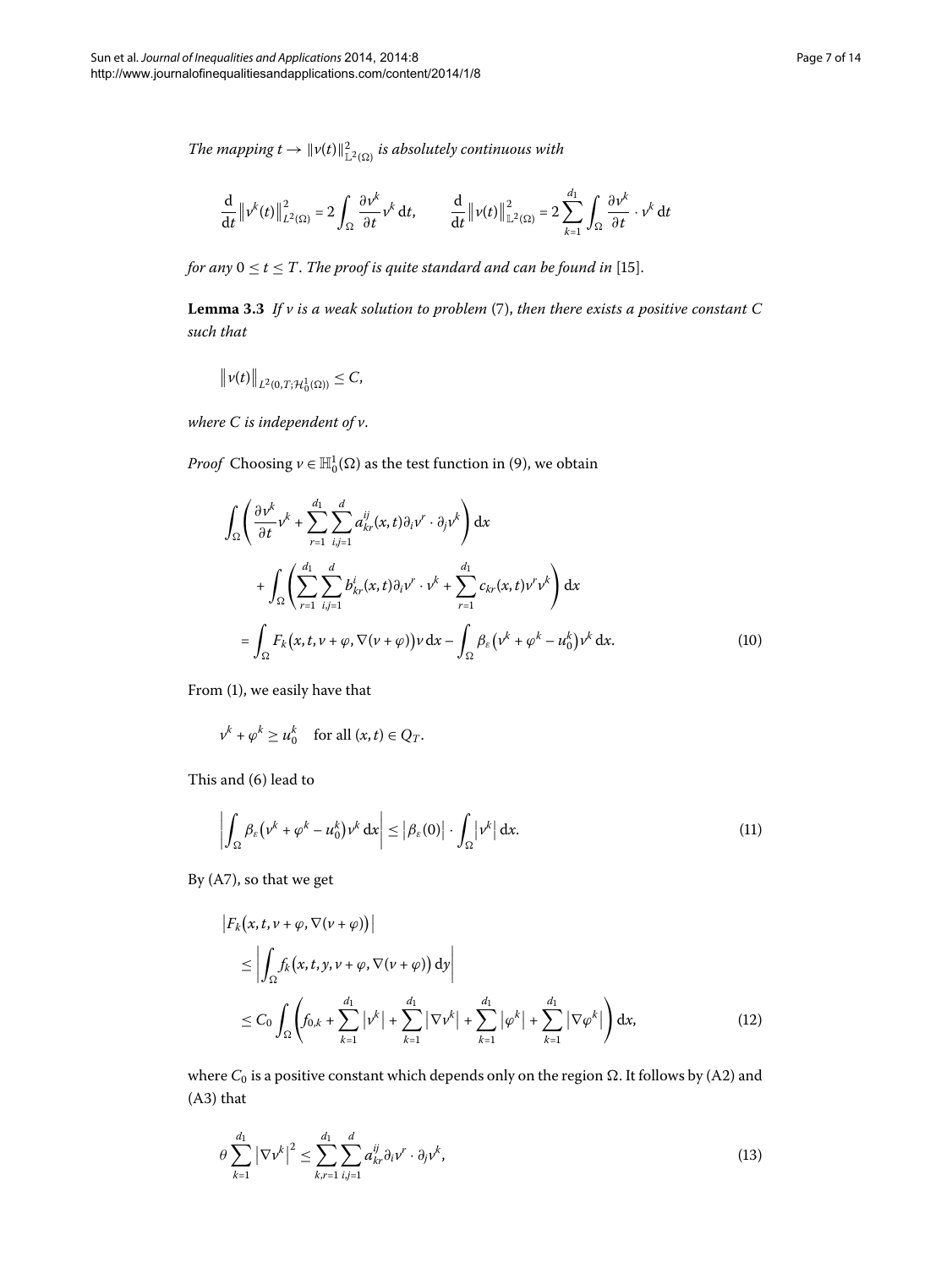<span id="page-7-0"></span>
$$
\int_{\Omega} \sum_{k,r=1}^{d_1} \sum_{i=1}^{d} b_{kr}^i(x,t) \partial_i v^r \cdot v^k dx \ge B \sum_{k=1}^{d_1} \sum_{i=1}^{d} \int_{\Omega} \partial_i v^k \cdot v^k dx
$$

$$
= \frac{B}{2} \sum_{k=1}^{d_1} \sum_{i=1}^{d} \int_{\Omega} \partial_i (v^k)^2 dx = 0
$$
(14)

and

$$
\int_{\Omega} c_{kr}(x,t)v^2 dx \ge 0.
$$
\n(15)

Now, we use Theorem 10.4.1 in  $[15]$  $[15]$  and substitute  $(11)-(15)$  $(11)-(15)$  $(11)-(15)$  $(11)-(15)$  into  $(10)$  to arrive at

<span id="page-7-1"></span>
$$
\frac{1}{2} \frac{d}{dt} \|\nu^{k}\|_{\mathcal{L}^{2}(\Omega)}^{2} + \theta \sum_{k=1}^{d_{1}} \int_{\Omega} |\nabla \nu^{k}|^{2} dx
$$
\n
$$
\leq C_{0} \int_{\Omega} \left( f_{0,k} + \sum_{k=1}^{d_{1}} |\nu^{k}| + \sum_{k=1}^{d_{1}} |\nabla \nu^{k}| + \sum_{k=1}^{d_{1}} |\varphi^{k}| + \sum_{k=1}^{d_{1}} |\nabla \varphi^{k}| \right) \cdot \sum_{k=1}^{d_{1}} |\nu^{k}| dx
$$
\n
$$
+ |\beta_{\varepsilon}(0)| \cdot \int_{\Omega} \sum_{k=1}^{d_{1}} |\nu^{k}| dx.
$$
\n(16)

It follows, by using the Cauchy inequality with  $\omega > 0$ , that

$$
\frac{1}{2} \frac{d}{dt} \left\|v^{k}\right\|_{\mathbb{L}^{2}(\Omega)}^{2} + \theta \sum_{k=1}^{d_{1}} \int_{\Omega} \left|\nabla v^{k}\right|^{2} dx
$$
\n
$$
\leq C_{0} \left(\omega \int_{\Omega} f_{0,k}^{2} dx + \frac{1}{4\omega} \int_{\Omega} \left(\sum_{k=1}^{d_{1}} |v^{k}|\right)^{2} dx\right) + C_{0} \int_{\Omega} \left(\sum_{k=1}^{d_{1}} |v^{k}|\right)^{2} dx
$$
\n
$$
+ C_{0} \left(\omega \int_{\Omega} \left(\sum_{k=1}^{d_{1}} |\nabla v^{k}|\right)^{2} dx + \frac{1}{4\omega} \int_{\Omega} \left(\sum_{k=1}^{d_{1}} |v^{k}|\right)^{2} dx\right)
$$
\n
$$
+ C_{0} \left(\omega \int_{\Omega} \left(\sum_{k=1}^{d_{1}} |{\varphi}^{k}|\right)^{2} dx + \frac{1}{4\omega} \int_{\Omega} \left(\sum_{k=1}^{d_{1}} |v^{k}|\right)^{2} dx\right)
$$
\n
$$
+ C_{0} \left(\omega \int_{\Omega} \left(\sum_{k=1}^{d_{1}} |\nabla \varphi^{k}|\right)^{2} dx + \frac{1}{4\omega} \int_{\Omega} \left(\sum_{k=1}^{d_{1}} |v^{k}|\right)^{2} dx\right)
$$
\n
$$
+ |\beta_{\varepsilon}(0)| \cdot \left(\omega \int_{\Omega} dx + \frac{1}{4\omega} \int_{\Omega} \left(\sum_{k=1}^{d_{1}} |v^{k}|\right)^{2} dx\right).
$$

Next, we choose  $0<\omega\ll 1$  to arrive at

$$
\frac{1}{2}\frac{\mathrm{d}}{\mathrm{d}t}\left\|\nu^k\right\|_{\mathbb{L}^2(\Omega)}^2+C_1\|\nu\|_{\mathbb{H}_0^1(\Omega)}^2\leq C_2\|\nu\|_{\mathbb{L}^2(\Omega)}^2+\tilde{C}(t),
$$

where  $C_1$  and  $C_2$  are positive constants and

$$
\widetilde{C}(t) = C_0 \omega \int_{\Omega} \left( f_{0,k}^2 + \left( \sum_{k=1}^{d_1} |\varphi^k| \right)^2 + \left( \sum_{k=1}^{d_1} |\nabla \varphi^k| \right)^2 \right) dx + \omega \left| \beta_{\varepsilon}(0) \right| \cdot \int_{\Omega} 1 dx.
$$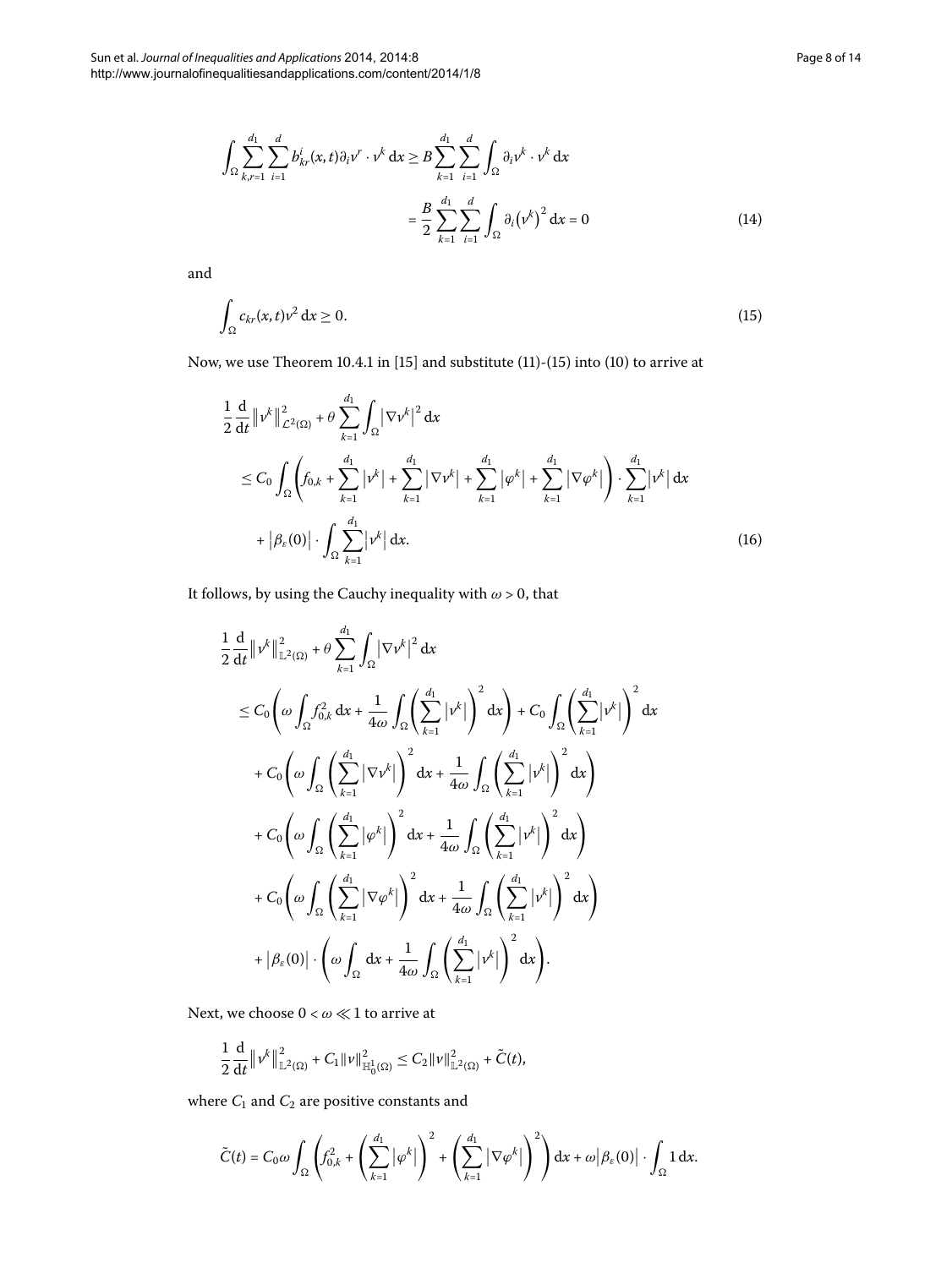Note that  $\varphi_k \in C^{2+\delta,1+\delta/2}(\bar{Q}_T)$ . Therefore we choose a positive constant  $C_3 = \sup_{0 \le t \le T} \tilde{C}(t)$ to obtain

<span id="page-8-0"></span>
$$
\frac{1}{2}\frac{d}{dt}\|\nu(t)\|_{\mathbb{L}^{2}(\Omega)}^{2}+C_{1}\|\nu\|_{\mathbb{H}_{0}^{1}(\Omega)}^{2}\leq C_{2}\|\nu\|_{\mathbb{L}^{2}(\Omega)}^{2}+C_{3}.
$$
\n(17)

On the one hand, letting  $\eta(t) = ||v(t)||_{\mathbb{L}^2(\Omega)}^2$  $\eta(t) = ||v(t)||_{\mathbb{L}^2(\Omega)}^2$  $\eta(t) = ||v(t)||_{\mathbb{L}^2(\Omega)}^2$ , (17) gives

<span id="page-8-1"></span> $\eta'(t) \leq 2C_2\eta(t) + 2C_3.$ 

Using the differential form of Gronwall inequality with  $\eta(0) = ||v(0)||^2_{\mathcal{L}^2(\Omega)} = 0$ , we get

$$
\|\nu(t)\|_{\mathbb{L}^2(\Omega)}^2 \leq 2e^{2C_2t}C_3t
$$

and

$$
\max_{0
$$

where  $C_4$  is a positive constant independent of  $\nu$ .

On the other hand, an integration of [\(](#page-8-0)17) from 0 to *T* with  $\|\nu(0)\|_{\mathbb{L}^2(\Omega)}^2 = 0$  yields

$$
C_1 \int_0^T \|v\|_{\mathbb{H}_0^1(\Omega)}^2 dt \leq C_2 \int_0^T \|v\|_{\mathbb{L}^2(\Omega)}^2 dt + C_3 T + \lim_{t \to T^-} \|v(t)\|_{\mathbb{L}^2(\Omega)}^2.
$$

<span id="page-8-2"></span>Using inequality [\(](#page-8-1)18), we obtain

$$
\|\nu(t)\|_{L^2(0,T;\mathbb{H}_0^1(\Omega))}\leq \frac{C_2C_4}{C_1}T+\frac{C_3}{C_1}T+\frac{C_4}{C_1}.
$$

Thus, the proof is ended by letting  $C = \frac{C_2 C_4}{C_1} T + \frac{C_3}{C_1} T + \frac{C_4}{C_1} > 0$ .

 $\Box$ 

Lemma 3.4 The solution to problem (7[\)](#page-5-1) satisfies

$$
u^k(x,t) \geq u_0^k(x).
$$

*Proof* Using (A8), there exists a positive constant *M* satisfying

$$
\big|F_k(x,t,u,\nabla u)\big|\leq M.
$$

Here we plan to finish the proof by using contradiction. Assume that  $\bigcup_{k=1}^{d_1} \{u^k(x,t) < u_0^k(x)\}$ is not empty, that is, at least there exists one *k* satisfying  $u^k < u_0^k$ . Let  $\beta_\varepsilon(0) = -M$  $\beta_\varepsilon(0) = -M$  $\beta_\varepsilon(0) = -M$ , from (16), one gets

$$
u_t - Lu = F_k(x, t, u, \nabla u) - \beta_{\varepsilon}\big(u^k - u_0^k(x)\big) > F_k(x, t, u, \nabla u) - \beta_{\varepsilon}(0) \geq 0.
$$

Using the standard maximum principle and (A4), one gets

$$
u^k(x,t) \geq u_0^k(x).
$$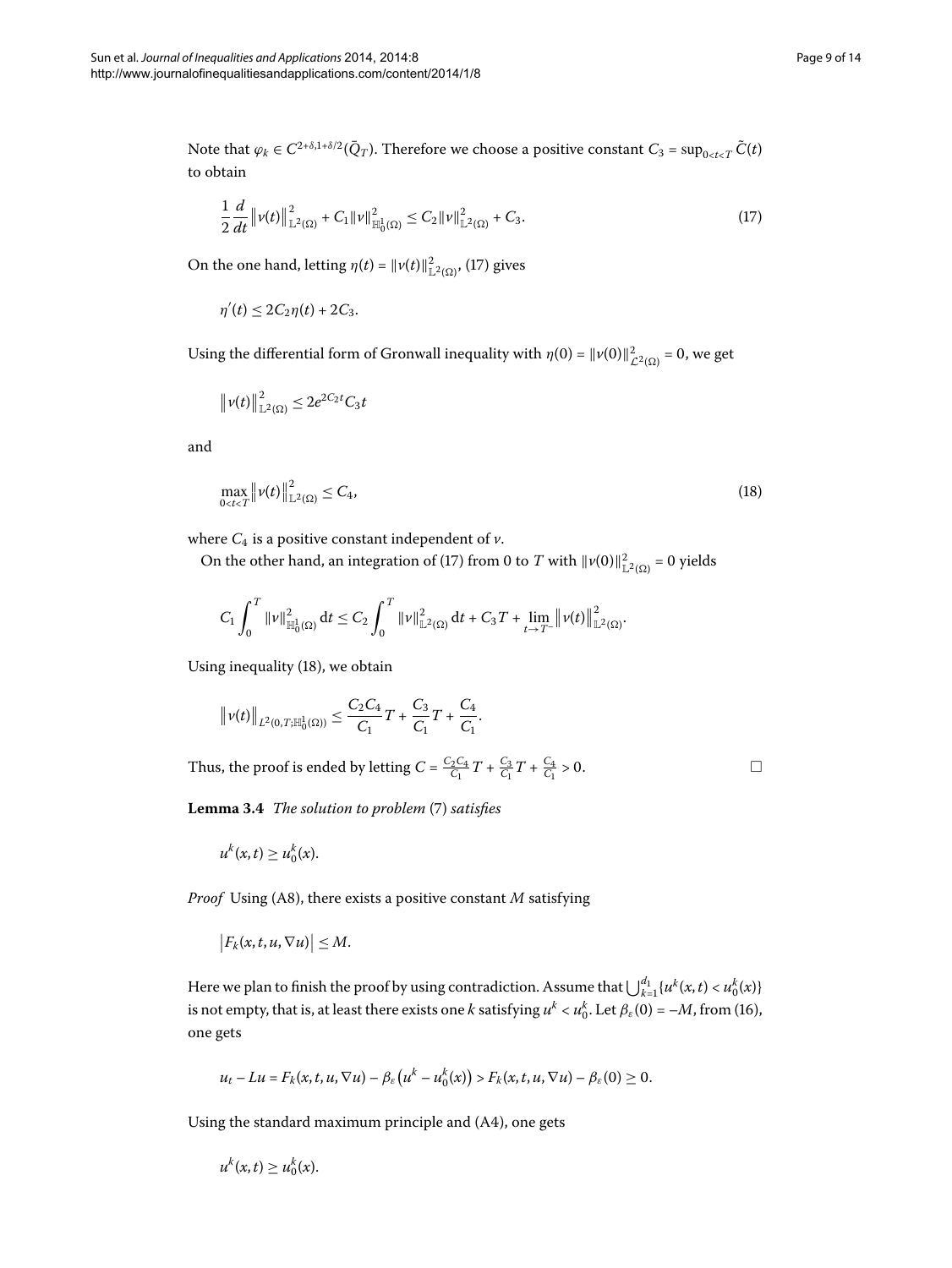<span id="page-9-4"></span>This is obviously contradictory. Therefore, we conclude that  $u^k(x,t) \ge u_0^k(x)$  for any  $(x,t) \in Q_T$ .

**Lemma 3.5** *If* (A1)-(A8) *are satisfied, there exists a unique weak solution*  $v \in L^2(0, T;$  $\mathbb{H}_{0}^{2}(\Omega) ) \cap C([0,T];\mathbb{L}^{2}(\Omega))$  $\mathbb{H}_{0}^{2}(\Omega) ) \cap C([0,T];\mathbb{L}^{2}(\Omega))$  $\mathbb{H}_{0}^{2}(\Omega) ) \cap C([0,T];\mathbb{L}^{2}(\Omega))$  to problem (7) satisfying

<span id="page-9-3"></span><span id="page-9-1"></span>
$$
\|\nu\|_{L^{2}(0,T;\mathbb{H}_{0}^{2}(\Omega))} \leq N \|F(\cdot,\cdot,0,0)\|_{L^{2}(0,T;\mathbb{L}^{2}(\Omega))} + N |\beta_{\varepsilon}(0)| T,
$$
\n(19)

*where N is a positive constant independent of v*.

*Proof* Given  $w \in L^2(0, T; \mathbb{H}_0^1(\Omega))$ , set

$$
f_w = (f_{1,w}, f_{2,w}, \ldots, f_{d_1,w}), \qquad f_{k,w}(x,t) = F_k(x,t,w+\varphi, \nabla(w+\varphi)) - \beta_{\varepsilon}(w^k + \varphi^k - u_0^k).
$$

The use of (A8) leads to

<span id="page-9-0"></span>
$$
f_w(x,t) \in L^2(0,T;\mathbb{L}^2(\Omega)).
$$
\n(20)

By Lemma 2.4, there exists a unique solution  $\nu \in L^2(0, T; \mathbb{H}^2_0(\Omega)) \cap C([0, T]; \mathbb{L}^2(\Omega))$  to

$$
\begin{cases}\n(\nu^k)_t - L_k \nu = f_{k,w}(x, t) & \text{in } Q_T, \\
\nu^k(x, 0) = 0, & \text{on } \Omega, \\
\nu^k(x, t) = 0, & \text{on } \partial\Omega \times (0, T).\n\end{cases}
$$
\n(21)

Define the mapping

<span id="page-9-2"></span>
$$
M:L^2(0,T;\mathbb{H}^2_0(\Omega))\to L^2(0,T;\mathbb{H}^2_0(\Omega)),\qquad w\mapsto M(w)=v,
$$

where  $\nu$  is derived from  $w$  via (21[\)](#page-9-0).

Here we plan to prove the existence and uniqueness by Schaefer's fixed point theorem. So that we need to present the continuity and compactness of the mapping *M*. In this proof we only prove the continuity of the mapping *M*. The compactness can be obtained by following similar arguments, so we omit it here.

Let  $\{w_n\}_n \in L^2(0, T; \mathbb{H}^1_0(\Omega))$  be a sequence such that

$$
w_k \to w \quad \text{in } L^2(0,T;\mathbb{H}_0^1(\Omega)).
$$
\n
$$
(22)
$$

By the improved regularity  $(4)$ , we obtain

 $||v_n||_{L^2(0,T;\mathbb{H}^2(\Omega))} \leq ||f_{w_k}||_{L^2(0,T;\mathbb{L}^2(\Omega))}$  for  $v_n = M[w_n], n = 1, 2, ...$ 

By using (A8) and Lemma 3[.](#page-8-2)4 with  $\beta_{\varepsilon}(x) \leq 0$ ,  $\beta'_{\varepsilon}(x) \geq 0$ , we have

$$
\|f_{w_k}\|_{L^2(0,T;\mathbb{L}^2(\Omega))}
$$
\n
$$
\leq \|F_k(x,t,w+\varphi,\nabla w+\nabla\varphi)\|_{L^2(0,T;\mathbb{L}^2(\Omega))} + |\beta_{\varepsilon}(0)|d_1T
$$
\n
$$
\leq \|F_k(x,t,w+\varphi,\nabla w+\nabla\varphi) - F_k(x,t,0,0)\|_{L^2(0,T;\mathbb{L}^2(\Omega))}
$$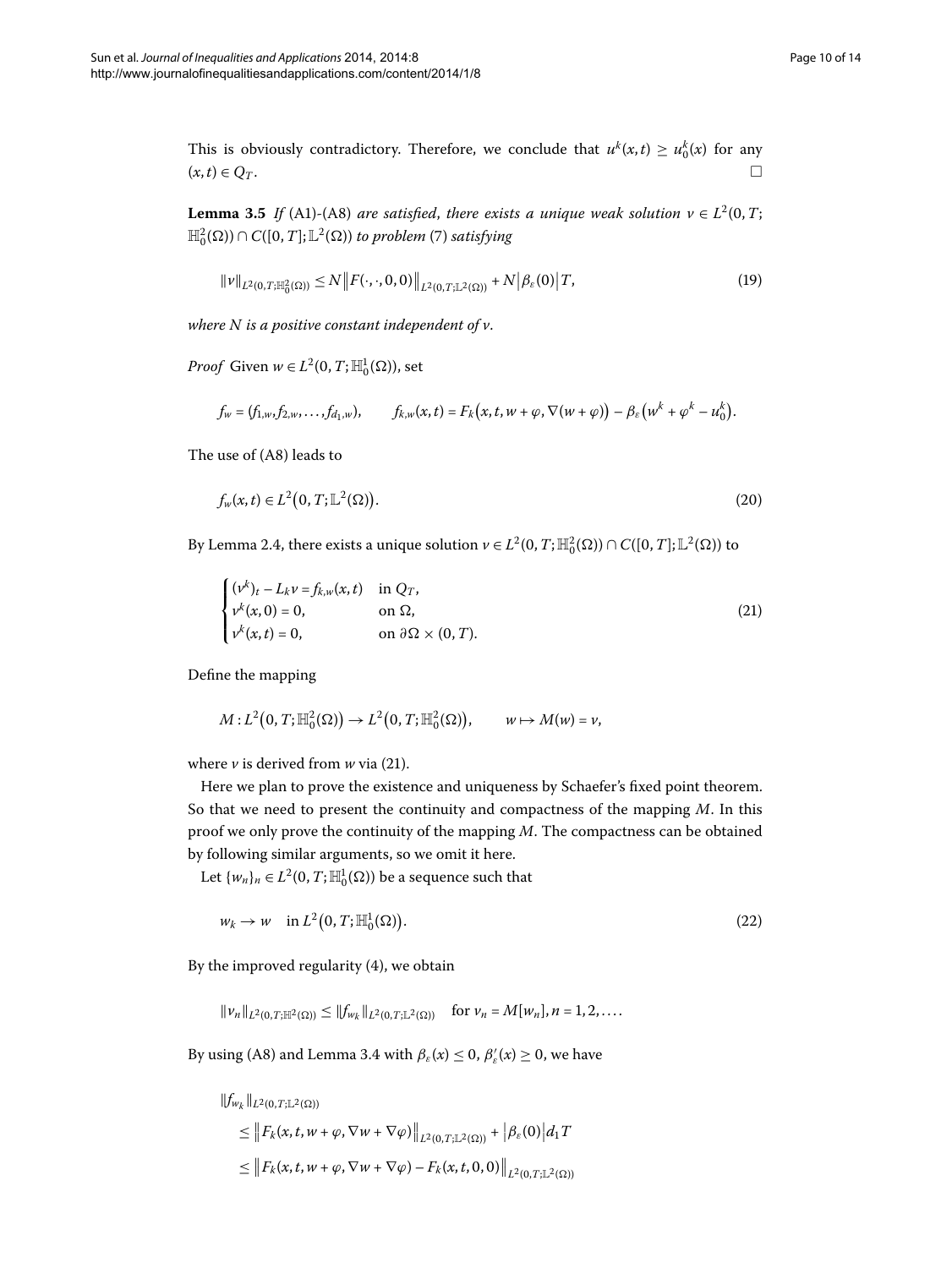<span id="page-10-0"></span>+ 
$$
||F_k(x, t, 0, 0)||_{L^2(0,T;\mathbb{L}^2(\Omega))} + |\beta_{\varepsilon}(0)| d_1 T
$$
  
\n $\leq \alpha ||w||_{L^2(0,T;\mathbb{L}^2(\Omega))} + \alpha ||\nabla w||_{L^2(0,T;\mathbb{L}^2(\Omega))}$   
\n+  $||F_k(x, t, 0, 0)||_{L^2(0,T;\mathbb{L}^2(\Omega))} + |\beta_{\varepsilon}(0)| d_1 T$   
\n $\leq \alpha ||w||_{L^2(0,T;\mathbb{H}^2(\Omega))} + ||F_k(x, t, 0, 0)||_{L^2(0,T;\mathbb{L}^2(\Omega))} + |\beta_{\varepsilon}(0)| d_1 T.$ 

# The two inequalities above lead to

$$
\|v_n\|_{L^2(0,T;\mathbb{H}^2(\Omega))}\n\leq \alpha \|w_n\|_{L^2(0,T;\mathbb{H}^2(\Omega))} + \|F_k(x,t,0,0)\|_{L^2(0,T;\mathbb{L}^2(\Omega))} + |\beta_{\varepsilon}(0)| d_1 T.
$$
\n(23)

Next, we pay our attention to the sequence  $\{\|f_{w_n}\|_{L^2(0,T;\mathbb{L}^2(\Omega))}\}_n.$  Since  $w_n \to w$  in  $L^2(0,T;\mathbb{L}^2(\Omega))$  $\mathbb{H}_0^1(\Omega)$ ), from (A8) we have

<span id="page-10-1"></span>
$$
\left\|f_{w_n}(x,t)\right\|_{L^2(0,T;\mathbb{L}^2(\Omega))}\to \left\|f_w(x,t)\right\|_{L^2(0,T;\mathbb{L}^2(\Omega))}.
$$

This and (20) lead to the fact that the sequence  $\{\|f_{w_n}\|_{L^2(0,T;\mathbb{L}^2(\Omega))}\}_n$  is bounded, that is,

$$
\|f_{w_n}\|_{L^2(0,T;\mathbb{L}^2(\Omega))} \le C_6. \tag{24}
$$

Combing (23[\)](#page-10-0) with [\(](#page-10-1)24), the sequence  $\{v_n\}_n$  is bounded uniformly in  $L^2(0,T;\mathbb{H}^2(\Omega))$ . In a similar way,  $\{\frac{\partial \nu_n}{\partial t}\}_n$ is uniformly bounded in  $L^2(0,T;\mathbb{H}^{-1}(\Omega)).$  By using Rellich's the-orem (see [16[\]](#page-13-3)), there exist a subsequence  $\{v_j\}_j \in L^2(0,T;\mathbb{H}_0^1(\Omega))$  and a function  $v \in$  $L^2(0,T;\mathbb{H}^1_0(\Omega))$  which satisfies

<span id="page-10-2"></span>
$$
\nu_{n_j} \to \nu \quad \text{in } L^2(0,T; \mathbb{H}^1_0(\Omega)) \text{ as } j \to \infty
$$

such that

$$
\int_{\Omega} \left( \frac{\partial v_{n_j}^k}{\partial t} \phi - L_k v_{n_j} \phi \right) dx = \int_{\Omega} f_{k, w_{n_j}}(x, t) \phi dx \quad \text{for each } \phi \in H_0^1(\Omega). \tag{25}
$$

We combine  $(22)$  $(22)$  $(22)$  with  $(25)$  to arrive at

$$
\int_{\Omega} \left( \frac{\partial v^k}{\partial t} \phi - L_k v \phi \right) dx = \int_{\Omega} f_{k,w}(x,t) \phi dx.
$$

Therefore,

$$
\nu = A[w], \qquad A[w_n] \to A[w] \quad \text{in } L^2(0,T;\mathbb{H}_0^1(\Omega)).
$$

Further, by Lemma 3[.](#page-6-2)3, we have that  $\{w \in L^2(0, T; \mathbb{H}_0^1(\Omega)) : w = A[w]\}$  is bounded. Hence the existence and uniqueness of this theorem are proven by using Lemma 2[.](#page-3-3)3 with  $\lambda = 1$ .

Finally, we pay our attention to the estimate (19). Letting  $n \to \infty$  in (23), we obtain

$$
\|\nu\|_{L^2(0,T;\mathbb{H}^2(\Omega))}\leq \alpha \|\nu\|_{L^2(0,T;\mathbb{H}^2(\Omega))}+\left\|F_k(x,t,0,0)\right\|_{L^2(0,T;\mathbb{L}^2(\Omega))}+\left|\beta_\varepsilon(0)\right|d_1T.
$$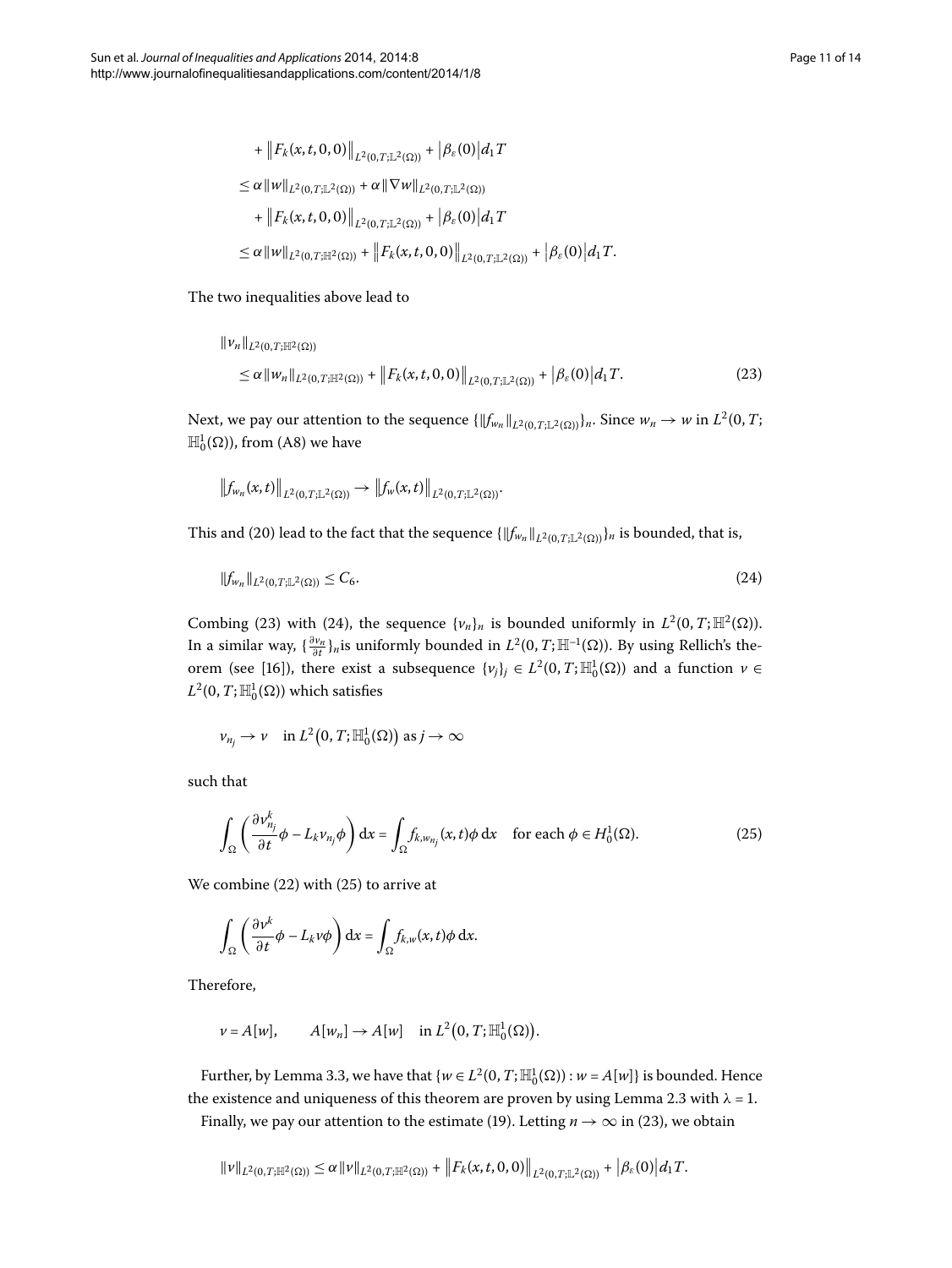<span id="page-11-0"></span>It follows by  $0 < \alpha < 1$  that

$$
\|\nu\|_{L^2(0,T;\mathbb{H}^2(\Omega))}\leq \frac{1}{1-\alpha}\left\|F_k(x,t,0,0)\right\|_{L^2(0,T;\mathbb{L}^2(\Omega))}+\frac{1}{1-\alpha}\left|\beta_{\varepsilon}(0)\right|d_1T.
$$

Therefore, the proof is complete.

## **4 The proof of the main result**

In this section, we prove that the solution to problem  $(5)$  $(5)$  converges to that of problem  $(1)$ when  $\varepsilon \to 0$ [.](#page-6-2) From Lemma 3.3 and Lemma 3.5, we conclude that  $u_{\varepsilon}$  in (7[\)](#page-5-1) exists a unique solution satisfying

$$
\|u_{\varepsilon}\|_{L^{2}(0,T;\mathbb{H}_{0}^{1}(\Omega))} \leq C,
$$
  

$$
\|u_{\varepsilon}\|_{L^{2}(0,T;\mathbb{H}_{0}^{2}(\Omega))} \leq N \|F(\cdot,\cdot,0,0)\|_{L^{2}(0,T;\mathbb{L}^{2}(\Omega))} + N |\beta_{\varepsilon}(0)| d_{1} T.
$$

Thus, there exists a subsequence of  ${u_{\varepsilon}}$  still denoted by itself for convenience, and  $u \in$  $L(0, T; \mathbb{H}^2(\Omega))$  such that

$$
u_{\varepsilon}^k \stackrel{\text{weak}}{\to} u^k \quad \text{in } L(0, T; H^2(\Omega)), k = 1, 2, ..., d_1,
$$
  

$$
u_{\varepsilon}^k \stackrel{\text{uniformly}}{\to} u^k \quad \text{in } C(\Omega_T), k = 1, 2, ..., d_1.
$$

Letting  $\varepsilon \to 0$  in (5[\)](#page-4-2) and using the maximum principle, we arrive at

$$
\begin{cases}\n(u^k)_t - L_k u - F_k(x, t, u, \nabla u) \ge 0, \\
u^k(x, 0) = u_0^k(x), \\
u^k(x, t) = g_k(x).\n\end{cases}
$$
\n(26)

Comparing  $(1)$  $(1)$  with  $(26)$ , we only need to prove that

<span id="page-11-2"></span>
$$
\left[\left(u^{k}\right)_{t}-L_{k}u-F_{k}(x,t,u,\nabla u)\right]\left(u^{k}(x,t)-u_{0}^{k}(x)\right)=0
$$

holds[.](#page-6-2) Note that  $u^k(x, 0) \ge u_0^k(x)$  derived from Lemma 3.3. Thus, we can end the proof by showing

<span id="page-11-3"></span>
$$
(u^{k})_{t} - L_{k}u - F_{k}(x, t, u, \nabla u) = 0 \quad \text{when } u^{k}(x, t) \ge u_{0}^{k}(x). \tag{27}
$$

In fact, there exists a positive constant such that for all  $(x_0, t_0) \in \{u^k(x, t) > u_0^k(x)\}$ ,

$$
u_{\varepsilon}^k(x_0,t_0) > \alpha + u_0^k(x_0)
$$

holds when  $\varepsilon$  is sufficiently small. Further, from [\(](#page-7-0)15) we have that

$$
0 \ge \beta_{\varepsilon} \left( u_{\varepsilon}^k - u_0^k \right) \ge \beta_{\varepsilon}(\alpha) \to 0. \tag{28}
$$

Therefore, we conclude that

$$
(u^k)_t - L_k u - F_k(x, t, u, \nabla u) = 0 \quad \text{in } L(0, T; H^2(\Omega)).
$$

<span id="page-11-1"></span> $\Box$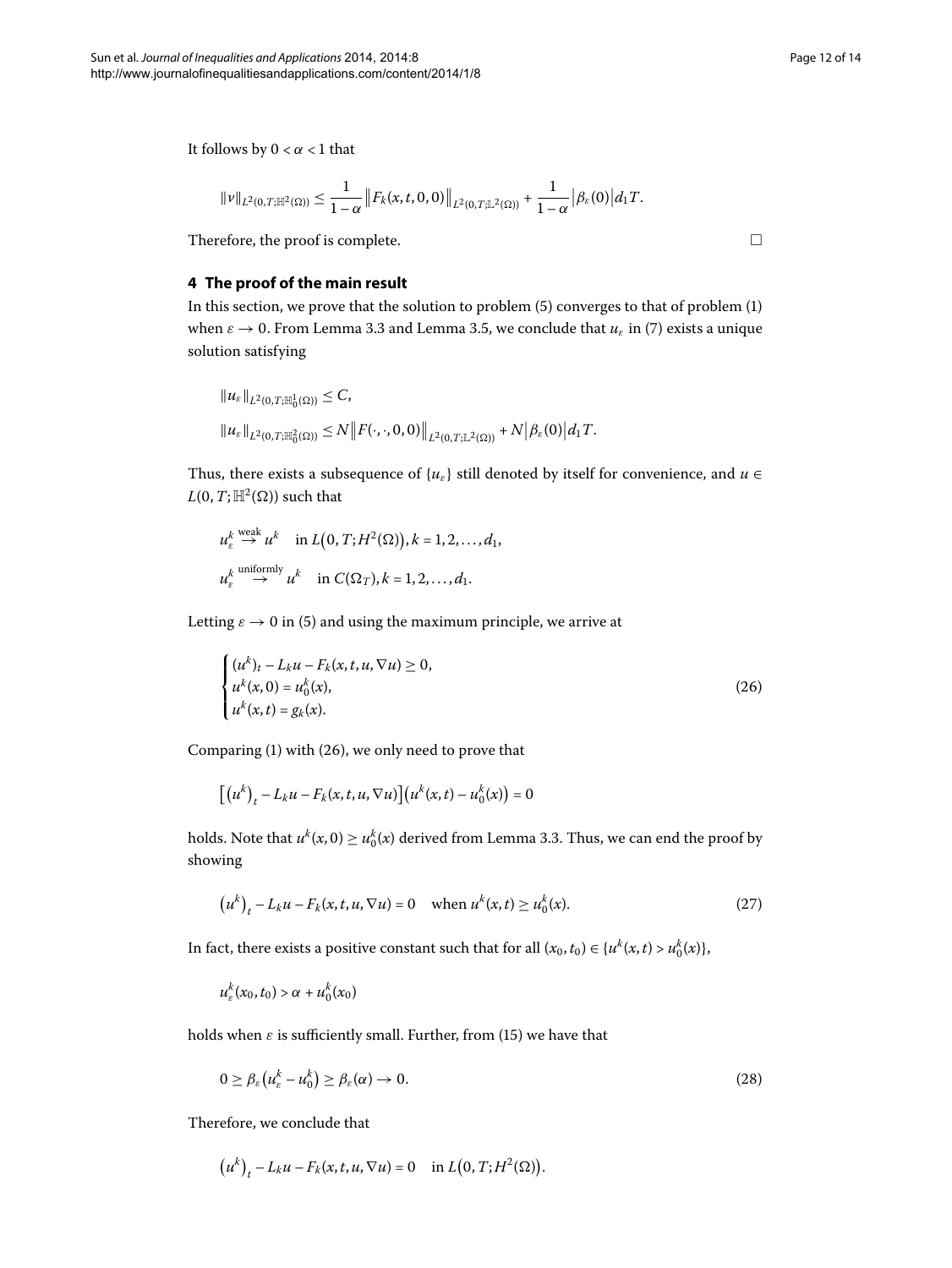Now, we prove the uniqueness by contradiction. Assume that  $u_1 = (u_1^1, u_1^2, \ldots, u_1^{d_1})$  and  $u_2 = (u_2^1, u_2^2, \dots, u_2^{d_1})$  $u_2 = (u_2^1, u_2^2, \dots, u_2^{d_1})$  $u_2 = (u_2^1, u_2^2, \dots, u_2^{d_1})$  are the solutions of (1) and  $u_1 \neq u_2$ . That is, there exists at least one *k* satisfying  $u_1^k \neq u_2^k$ . For simplicity, we assume that  $\{u_1^k > u_2^k\}$  is not empty (if not, we assume  $\{u_1^k < u_2^k\}$  is not empty), so that we have

$$
u_1^k > u_2^k \ge u_0^k(x)
$$
 in  $\{u_1^k > u_2^k\}.$ 

This and  $(27)$  $(27)$  lead to

$$
(u_1^k)_t - L_k u_1 - F_k(x, t, u_1, \Delta u_1) = 0 \quad \text{in } \{u_1^k > u_2^k\},
$$
  
\n
$$
(u_2^k)_t - L_k u_2 - F_k(x, t, u_2, \Delta u_2) \ge 0 \quad \text{in } \{u_1^k > u_2^k\},
$$
  
\n
$$
(u_1^k - u_2^k)_t - L_k(u_1 - u_2) - (F_k(x, t, u_1, \Delta u_1) - F_k(x, t, u_2, \Delta u_2)) \le 0.
$$

By the maximum principle and  $(A8)$ , we have that

$$
u_1^k - u_2^k \le 0
$$
 in  $\{u_1^k > u_2^k\}$ .

This is obviously contradictory. Therefore, we conclude that problem [\(](#page-0-1)) has a unique solution[.](#page-9-4) Moreover the estimate can be easily obtained by Lemma 3.5 and (28) with  $\varepsilon \to 0$ .

#### **Competing interests**

The authors declare that they have no competing interests.

#### **Authors' contributions**

<span id="page-12-0"></span>YS and YS carried out the proof of the main part of this article, MW corrected the manuscript and participated in its design and coordination. All authors read and approved the final manuscript.

#### <span id="page-12-1"></span>**Acknowledgements**

<span id="page-12-3"></span><span id="page-12-2"></span>This work was supported by the National Nature Science Foundation of China (Grant No. 71171164) and the Doctorate Foundation of Northwestern Polytechnical University (Grant No. CX201235). The authors are sincerely grateful to the referees and the associate editor handling the paper for their valuable comments.

#### <span id="page-12-4"></span>Received: 14 November 2012 Accepted: 3 December 2013 Published: 03 Jan 2014

#### **References**

- 1. Blanchet, A: On the regularity of the free boundary in the parabolic obstacle problem application to American options. Nonlinear Anal. 65, 1362-1378 (2006)
- 2. Cox, J, Ross, S: The valuation of options for alternative stochastic processes. J. Financ. Econom. 3, 145-166 (1976)
- <span id="page-12-6"></span>3. Jeunesse, M, Jourdain, B: Regularity of the American Put option in the Black-Scholes model with general discrete dividends. Stoch. Process. Appl. 122, 3101-3125 (2012)
- <span id="page-12-5"></span>4. Kohler, M, Krzyzak, A: Pricing of American options in discrete time using least squares estimates with complexity penalties. J. Stat. Plan. Inference 142, 2289-2307 (2012)
- <span id="page-12-7"></span>5. Forsyth, PA, Vetzal, KR: Quadratic convergence for valuing American options using a penalty method. SIAM J. Sci. Comput. 23, 2095-2122 (2002)
- <span id="page-12-8"></span>6. Khaliq, AQM, Voss, DA, Kazmi, SH: A linearly implicit predictor-corrector scheme for pricing American options using a penalty method approach. J. Bank. Finance 30, 489-502 (2006)
- <span id="page-12-9"></span>7. Fasshauer, G, Khaliq, AQM, Voss, DA: Using meshfree approximation for multi asset American options. Mesh free methods. J. Chin. Inst. Eng. 27, 563-571 (2004)
- 8. Marcozzi, M: On the approximation of optimal stopping problems with application to financial mathematics. SIAM J. Sci. Comput. 22, 1865-1884 (2001)
- 9. Halluin, Y, Forsyth, PA, Labah, G: A penalty method for American options with jump-diffusion processes. Numer. Math. 97, 321-352 (2004)
- 10. Mariani, MC, SenGupta, I: Solutions to an integro-differential parabolic problem arising in the pricing of financial options in a Lévy market. Nonlinear Anal., Real World Appl. 12, 3103-3113 (2012)
- 11. Florescu, I, Mariani, MC: Solutions to an integro-differential parabolic problem arising in the pricing of financial options in a Lévy market. Electron. J. Differ. Equ. 62, 1-10 (2010)
- 12. SenGupta, I: Spectral analysis for a three-dimensional super radiance problem. J. Math. Anal. Appl. 375, 762-776 (2011)